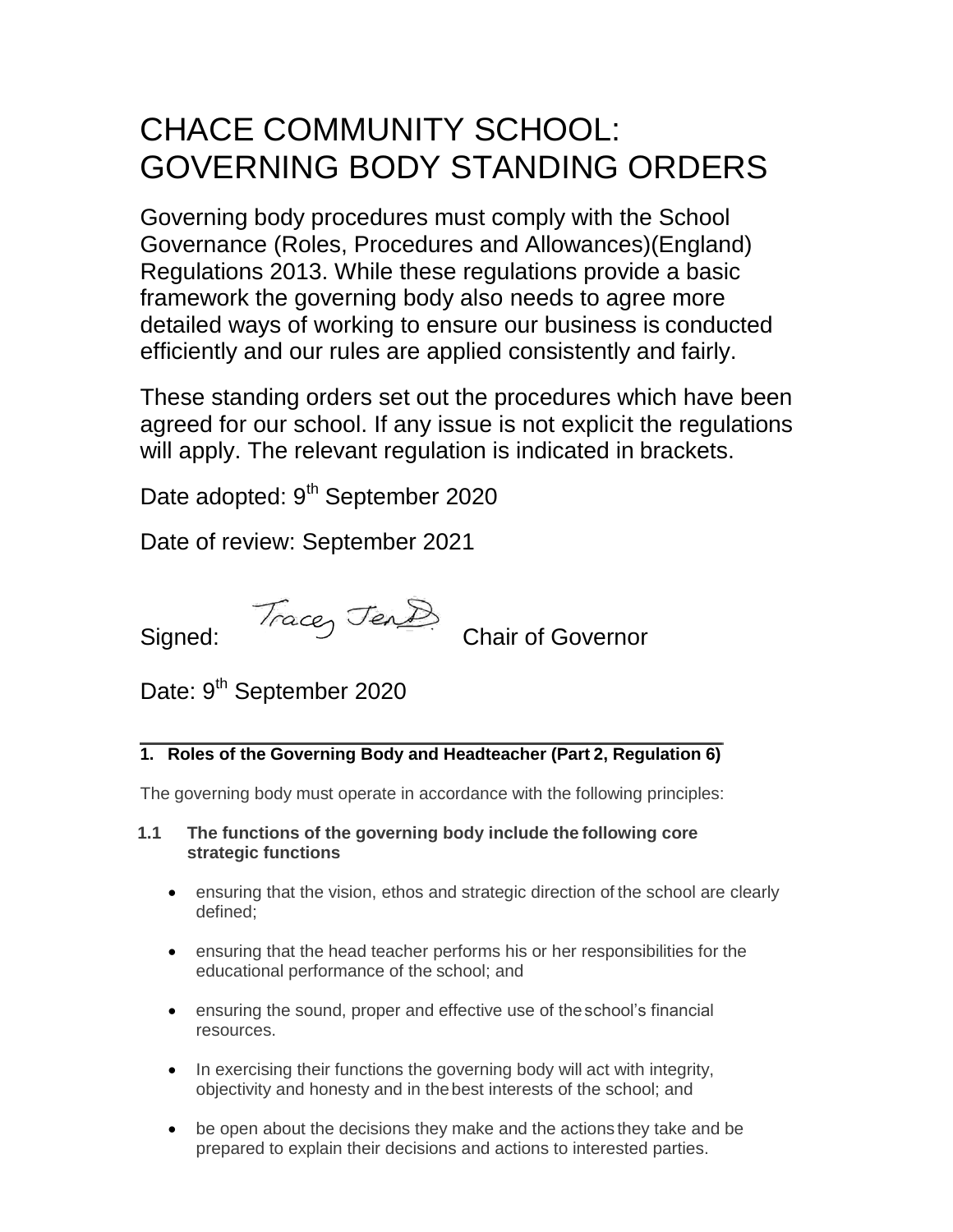## **1.1 The head teacher's responsibilities include—**

- the internal organisation, management and control of the school; and
- the educational performance of the school.
- the head teacher is accountable to the governing body for the performance of all of his or her responsibilities and must comply with any reasonable direction of the governing body.

# **2. Governing Body Constitution and Membership**

The constitution of the governing body, appointing bodies and terms of office for each category of governor are set out inthe Instrument of Government.

2.1 All governors are asked to complete a skills audit which informs future appointments and helps identify our training and development needs. The governing body will review its skills and representation at the first business meeting of the school year and agree a strategy for recruiting to any vacancies

#### 2.2 **This governing body is constituted under the School Governance (Constitution) (England) Regulations 2012 which enable a governing body to address its skills andrepresentation needs through the appointment of Co-opted and Local Authority governors**:

- $\Box$  Co-opted governors are persons "who, in the opinion of the governing body, have the skills required to contribute to the effective governance and success of the school".
- $\Box$  Local Authority governors are persons who are nominated by the local authority and appointed by the governing body "having, in the opinion of the governing body, met any eligibility criteria that they have set".

2.2.1 **Procedure for co-options**: Candidates for co-option will be asked to provide a statement outlining the contribution they can make to the effective governance and success of the school a decision on co-option will be made at a quorate meeting of the full governing body the agenda for the meeting should include "Appointment of a coopted governor" as a separate item. The names of candidates should appear on the agenda and copiesof their statements circulated with papers in advance.

2.2.2 **Procedure for Local Authority governor appointments**: on notification of a vacancy the chair / clerk will liaise with the LA over desirable eligibility criteria for a new appointee the chair / other designated governor will meet the LA nominee and if content that the person meets the governing body's criteria will propose that person to the next full governing body meeting with relevant supporting personal details. the agenda for the meeting will include "Appointment of an LA governor" as a separate item. The names of candidates will appear on the agenda and relevant supporting information will be circulated in advance.

**3. Election of Chair / Vice-chair** (Part 3, Regulation 7) All governors other than those who are under 18, pupils or paid to work at the school are eligible to stand as the chair or vice-chair of governors.

3.1 Prior to the election of the chair and vice-chair, the governing body must determine the date on which their term of office will end. At this school the term of office will be until the first meeting of the governing body in the autumn term following the election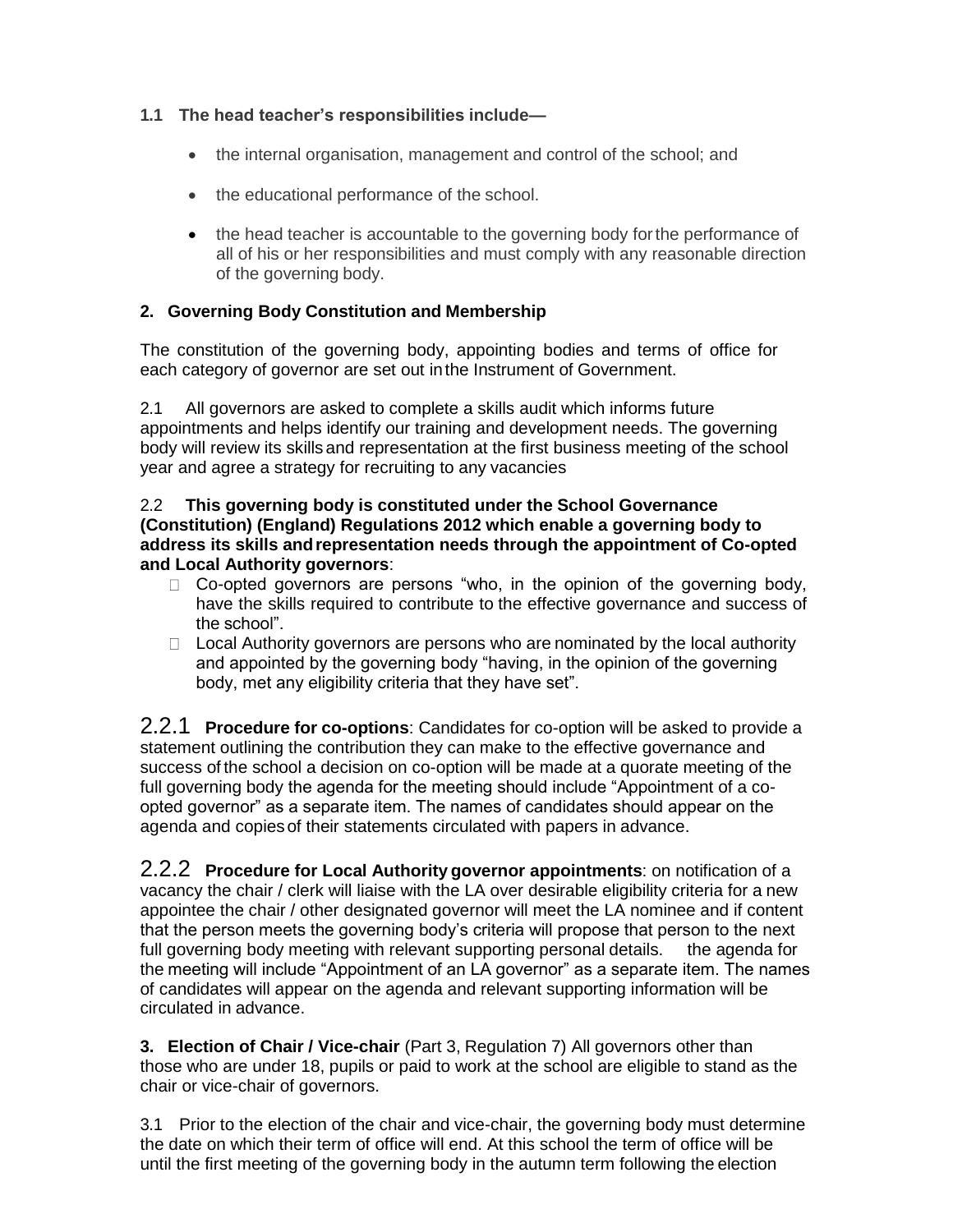3.2 In order to encourage distributed leadership and succession planning no-one will serve as chair or vice-chair for longer than eight successive years other than in exceptional circumstances

3.3 Where a vacancy arises before the end of an incumbent'sterm the governing body will elect one of their number to fill that vacancy at their next meeting.

3.4 Election procedures.The appointment of a chair and vice- chair must be made at a quorate meeting of the full governing body. The clerk will chair that part of the agenda. Candidates must withdraw during discussion and vote.

a) The clerk to governors will invite nominations in advance of an election date.

b) The agenda for the meeting will include "Appointment of a chair and vice-chair" as separate items. The names of candidates will appear on the agenda.

c) Where there are no advance nominations the clerk will invite nominations at the meeting.

d) In the event of more than one nomination candidates will be invited to make a short statement before withdrawing and voting will be by secret ballot.

e) In the event of a tie a decision will be made by drawing lots / tossing a coin

**4. Functions of the Clerk** (Part 3 Reg 11) The governing body must appoint and have regard to advice from the clerk on the exercise of its functions. The clerk must not be a governor or the headteacher. However if the designated clerk fails to attend a meeting, an associate member or a governor who is not the headteacher may act as clerk for that meeting.

## **4.1 The clerk is responsible for:**

- $\Box$  ensuring the efficient functioning of the governing body
- $\Box$  convening meetings of the governing body
- $\Box$  issuing notices of meetings, agendas and associated papers at least seven clear days in advance of meetingsto all governors
- $\Box$  attending governing body meetings; producing draft

minutes for agreement by the chair within 15 working days of the meeting, ensuring that minutes are agreed and signed by the chair at the next meeting and that signed minutes are securely stored at the school

- $\Box$  maintaining a register of governors and associate members and reporting vacancies
- □ maintaining a record of governor attendance at meetings and reporting on non-attendance to the governing body
- $\Box$  providing advice to the governing body on the exercise of its functions
- $\Box$  Additional administrative support for governing body functions by agreement.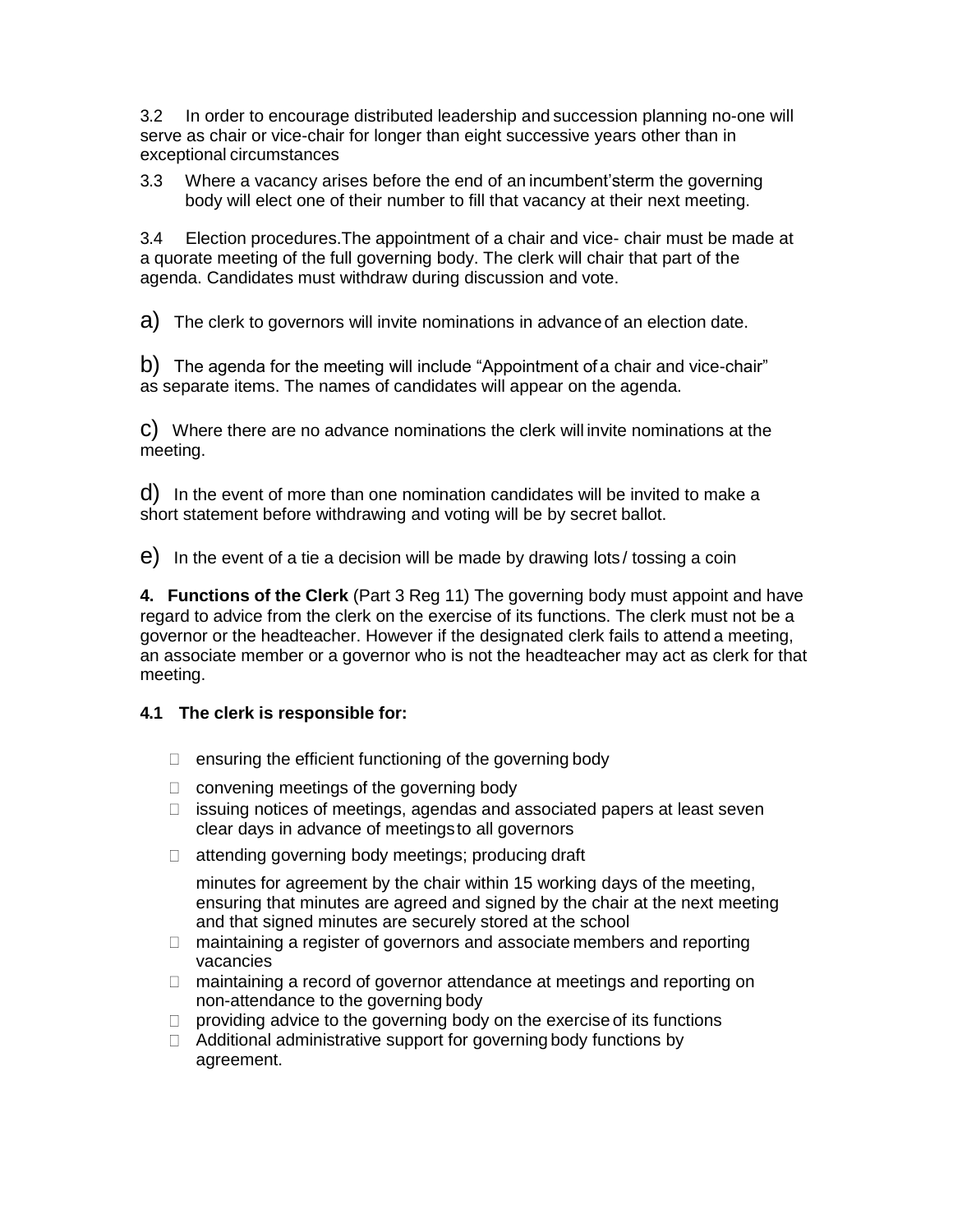## **5. Meetings and Proceedings** (Part 4 Regs 12 - 16)

5.1 The number of full governing body meetings per annum will be 4.

5.2 The governing body will set a schedule of meetings, including those of committees, at the final meeting of the previous school year.

5.3 Meetings are convened by the clerk. Agendas and papers will be distributed at least seven clear days before the meeting.If an extraordinary meeting has been called the chair / vice- chair may allow shorter notice to be given.

5.4 The agenda will be prepared by the clerk in consultation with the chair and headteacher. Any governor may contact the clerk in writing to request that an item be placed on the agenda not less than 15 working days before the meeting. The clerk will include the request in the draft prepared for consultation with the chair and headteacher. The final decision on the agenda is for the chair.

5.5 Any other business will appear as the final item on the agenda and should be notified to the clerk 48 hours in advance of the meeting. The governing body will decide whether any such item is to be discussed or dealt with in an alternative way. Ingeneral only "for information" items will be accepted; issues which require a report or decision will not be dealt with as AOB.

5.6 The quorum for a meeting of the governing body is one half - rounded up - of the membership of the governing body excluding vacancies. The quorum for any committee meeting is at least three governors who are members of the committee.

5.7 The time of arrival and departure of any governor who is not present at the beginning or end of a meeting will be recorded in the minutes.

5.8 Absence / apologies: a governor or associate member ceases to hold office if s/he is absent without permission from all meetings over six months, calculated from the date of the first missed meeting. Where a governor is absent and has sent apologies to the clerk or the chair, the minutes will record the governing body's consent or otherwise to the absence

5.9 All decisions are made at a full governing body meeting unless an individual or a committee has delegated authority to deal with a specific issue. The governing body will receiveand note a report on any decision which it has delegated to a committee or an individual.

5.10 Participation in meetings by telephone, video conference or other remote means: A governor may participate in meetings by telephone or video conference provided that the governors present at the meeting have access to the appropriate equipment.

5.11 The only people entitled to attend a meeting of the governing body are governors, the headteacher, the clerk and where appropriate, associate members. If the headteacher is absent the deputy head will attend in his / her place but willhave no vote, unless s/he has been formally designated as acting headteacher. The deputy headteacher may be invited to attendmeetings of the governing body and relevant committees as observers, as part of their professional development.

5.12 Minutes and papers *:* Within 10 days of the meeting the draft minutes will be sent by the clerk to the chair for checking. Once agreed the draft minutes will be sent to all members of governing body within 20 days of the meeting.

5.13 The approval of the minutes of the previous meeting should be on the agenda of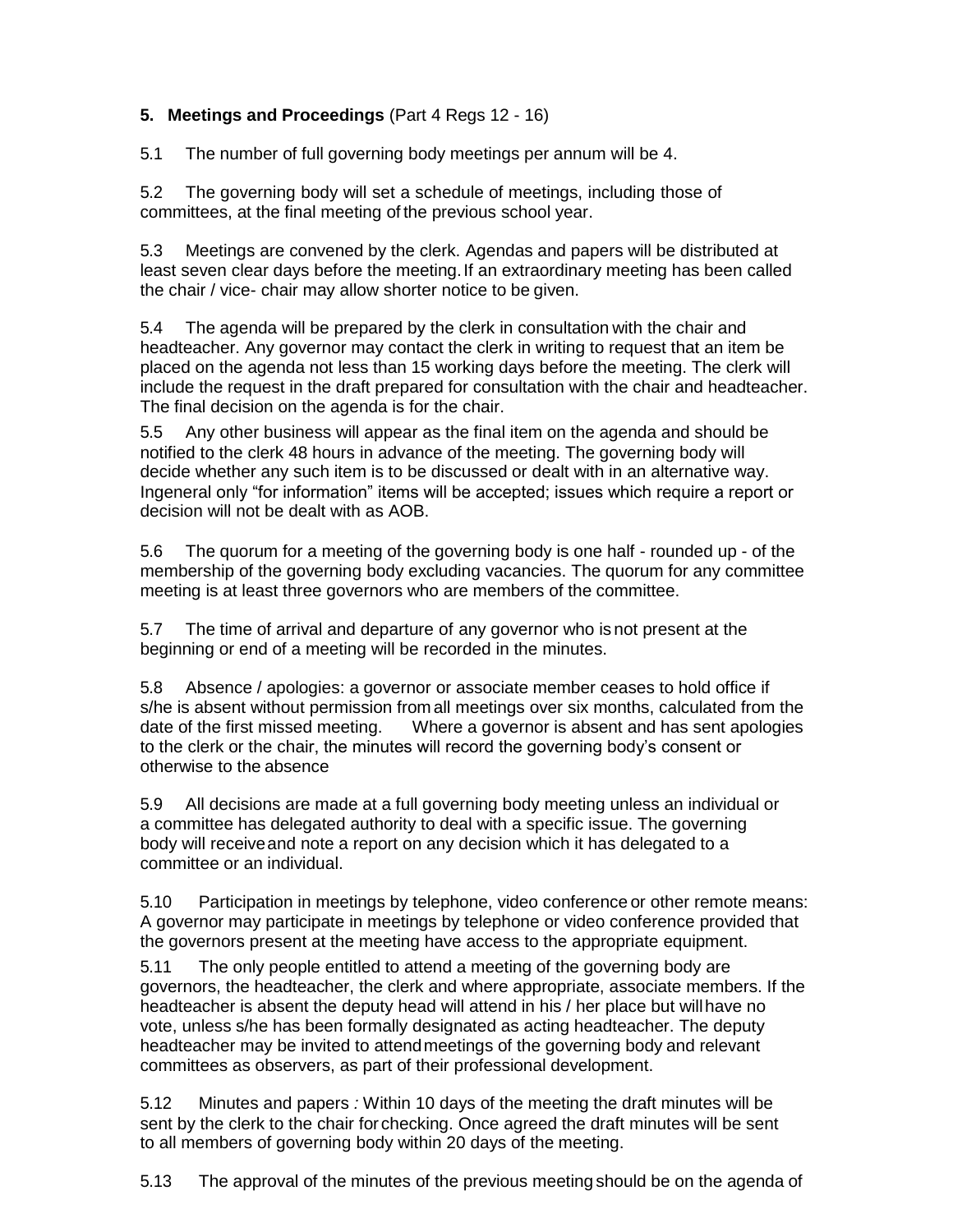every meeting. Once agreed the minutes will be signed and dated by the chair.

5.14 The original signed minutes will be kept in a book / binder on consecutively numbered pages, each page initialed by the person signing them as a true record. They will be stored in a secure place in the school.

5.15 A copy of the agenda, signed minutes, reports and papers for meetings (excluding confidential items) will be made available for inspection by any interested person.

5.16 Copies of the signed minutes will be placed on the school website.

5.17 All incoming correspondence to the governing body, other than any concerning a complaint, or a named pupil, parent or staff member or any other confidential matter is for the attention of the full governing body. It may however be more expediently dealt with by the chair, member of staff or by an appropriate committee with delegated authority.

5.19.1 The clerk will log all correspondence to the governing body and may allocate it to an appropriate individual / committee. It will either be dealt with at the next GB meeting or that meeting will receive a report from whoever has dealt with the issue.

5.19.2 Correspondence which concerns a complaint, or a named pupil, parent or staff member or any other confidential matter will be forwarded to the appropriate governor /committee / member of staff dealing with the issue to be dealt with through the relevant school policy and procedure with appropriate confidentiality protocols

**6. Conduct and suspension / removal of governors** (Reg 17 / Constitution regulations)

6.1 The governing body has adopted a Code of Conduct for Governors. The code will be reviewed each year at the autumn term meeting. Every governor will be asked to sign the Code as part of their Induction programme.

6.2 Significant breaches of the Code could be grounds for suspension or removal if they are inconsistent with the ethosof the school or likely to bring the school or the governing body or office of governor into disrepute. In these circumstances the governing body will follow the procedures for suspension of a governor as set out in the regulations.

**7. Delegation arrangements** (Regulation 18, 19 and

20) The governing body may delegate many of its functions to a committee, an individual governor or to the headteacher. It must review delegation arrangements annually. Delegation arrangements agreed by this governing body are available to view at the school.

7.1 No action may be taken by an individual governor unless authority to do so has been delegated formally or is taken under Chair's Action in an emergency.

7.2 The governing body will receive and note a report on any decision which it has delegated to a committee or to an individual.

7.3 Staff appointments: the delegation arrangements for staff appointments are: complete as appropriate